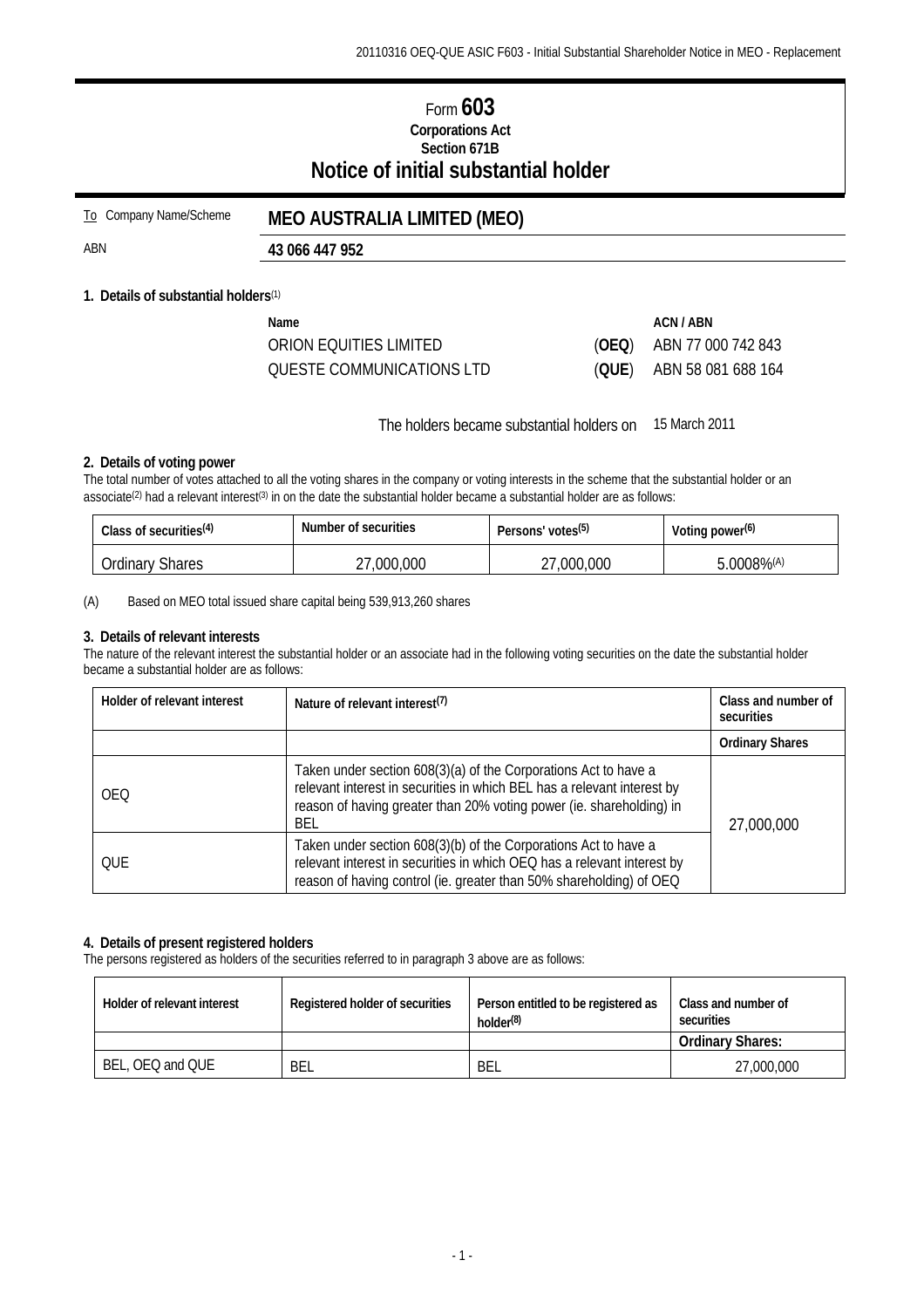### **5. Consideration**

The consideration paid for each relevant interest referred to in paragraph 3 above, and acquired in the 4 months prior to the day that the substantial holder became a substantial holder is as follows:

| Holder of relevant interest | Date of Acquisition (Disposal) | Consideration(9) |                  | Class and number<br>of securities |
|-----------------------------|--------------------------------|------------------|------------------|-----------------------------------|
|                             |                                | Cash \$          | Non-cash \$value | <b>Ordinary Shares</b>            |
| BEL, OEQ and QUE            | 27/01/2011                     | 1,286,772.40     |                  | 5,946,362                         |
|                             | 28/01/2011                     | 1,710,200.36     |                  | 7,773,638                         |
|                             | 2/02/2011                      | 106,013.70       |                  | 471,172                           |
|                             | 3/02/2011                      | 323,736.30       |                  | 1,438,828                         |
|                             | 8/02/2011                      | 53,280.23        |                  | 236,801                           |
|                             | 9/02/2011                      | 769,977.00       |                  | 3,422,120                         |
|                             | 2/03/2011                      | 180,390.00       |                  | 859,000                           |
|                             | 11/03/2011                     | 608,546.79       |                  | 2,853,706                         |
|                             | 14/03/2011                     | 359,885.40       |                  | 1,713,740                         |
|                             | 15/03/2011                     | 474,006.07       |                  | 2,284,633                         |
| TOTAL                       |                                | \$5,872,808.25   |                  | 27,000,000                        |

### **6. Associates**

The reasons the persons named in paragraph 3 above are associates of the substantial holder are as follows:

| Name and ACN/ARSN (if applicable) | Nature of association                                                                                                                                                                                                         |
|-----------------------------------|-------------------------------------------------------------------------------------------------------------------------------------------------------------------------------------------------------------------------------|
| OEO and BEL                       | OEQ is taken under section 608(3)(a) of the Corporations Act to have a relevant interest in<br>securities in which BEL has a relevant interest by reason of having greater than 20% voting<br>power (ie. shareholding) in BEL |
| OUE and OEO                       | QUE is taken under section 608(3)(b) of the Corporations Act to have a relevant interest in<br>securities in which OEQ has a relevant interest by reason of having control (ie. greater<br>than 50% shareholding) of OEQ      |

#### **7. Addresses**

The addresses of persons named in this form are as follows:

| Name                                                       | <b>Address</b>                                                                      |
|------------------------------------------------------------|-------------------------------------------------------------------------------------|
| <b>OEQ</b>                                                 | Level 14, The Forrest Centre, 221 St Georges Terrace, Perth, Western Australia 6000 |
| OUE                                                        | Level 14, The Forrest Centre, 221 St Georges Terrace, Perth, Western Australia 6000 |
| <b>Bentley Capital Limited</b><br>ABN 87 008 108 218 (BEL) | Level 14, The Forrest Centre, 221 St Georges Terrace, Perth, Western Australia 6000 |

# **Signature**

**sign here**  $\sqrt{\frac{16 \text{ March } 2011}{\text{print name}}}$  date  $\frac{16 \text{ March } 2011}{\text{Direct or } 8 \text{ Secret}}$ **VICTOR HO capacity Director & Secretary of OEQ sign here**  $\vee \vee \vee \vee$ print name VICTOR HO capacity Secretary of QUE